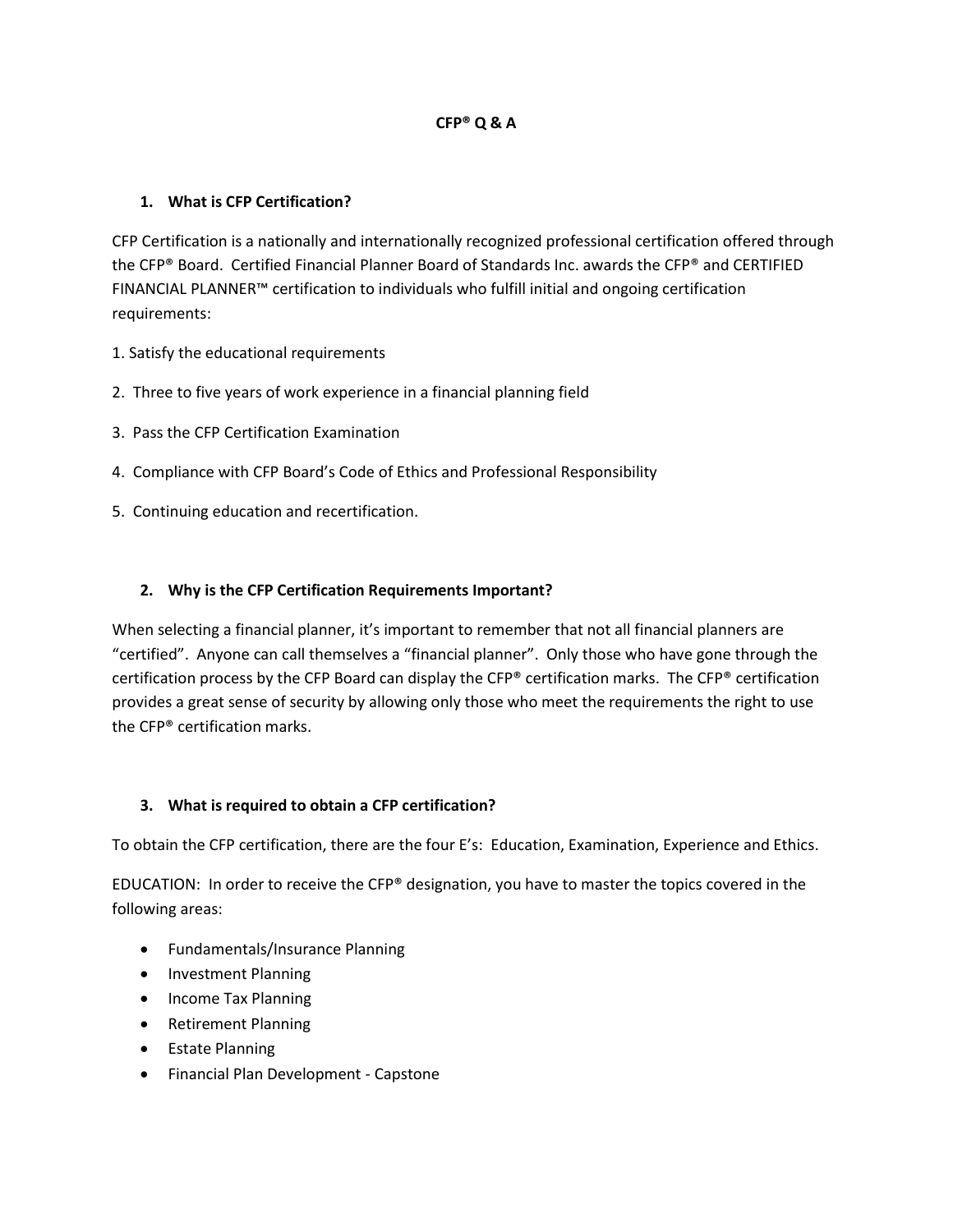*Bachelor's Degree Requirement*: A bachelor's degree in any discipline is required in order to obtain the  $CFP<sup>®</sup>$  designation. This is not a requirement to be eligible to take the CFP<sup>®</sup> Certification Examination and does not have to be obtained before sitting for the exam or fulfilling the work experience. You have five years from the date you pass the CFP® exam in order to satisfy the bachelor's degree requirement. The UGA CFP ® program is a graduate level program however, a bachelor's degree is not required in order to apply.

EXAMINATION: CFP® practitioners must pass a comprehensive 6-hour CFP® Certification Examination that tests their ability to apply financial planning knowledge in an integrated format. You will be legible to apply for the CFP® Certification Examination after successfully completing the educational requirement. The CFP® Examination is given three times a year and the fee for the exam is \$595 and must be paid in full by the application deadline.

EXPERIENCE: CFP® professionals must have three years minimum experience in the financial planning process prior to earning the right to use the CFP® certification marks. This experience may be obtained before or up to 5 years after the exam.

ETHICS: As a final step to certification, CFP practitioners agree to abide by a strict code of professional conduct, known as CFP Board's Code of Ethics and Professional Responsibility.

*Additional information can be found a[t www.cfp.net](http://www.cfp.net/)*

# **4. Do you have any requirements prior to enrolling?**

Yes, a Bachelor's degree is highly recommended but not required. Also an application via our website.

# **5. Do you offer Review Courses?**

The University of Georgia, Terry College of Business does not offer an overall review for the national comprehensive CFP® Certification Examination, but nationally known companies offer reviews in Atlanta:

- **EXECT** Keir Educational Resources offer review materials and courses. [www.keirsuccess.com](http://www.keirsuccess.com/)
	- o [Live Classes:](http://www.keirsuccess.com/CFP-Certification/Keir-Affiliate-Led-Live-Classes) Bruce Starks
- Zahn intensive review uses a special classroom book designed by Ken Zahn. You may contact them directly a[t www.kenzahn.com](http://www.kenzahn.com/)
- The Dalton Review comprehensive CFP review. For more information go to [www.thedaltonreview.com](http://www.thedaltonreview.com/)

*Please note that there are fees associated with these programs.*